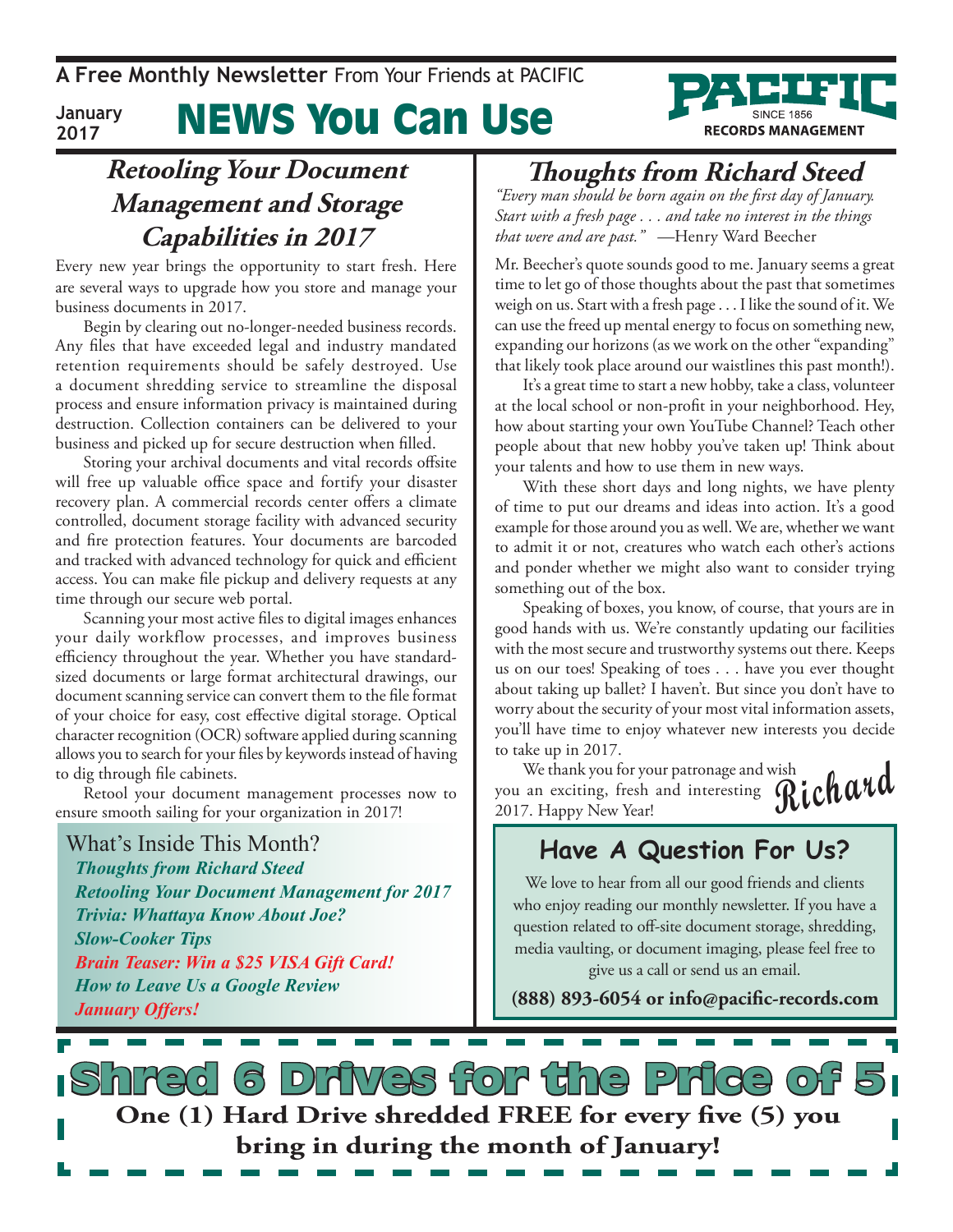## **Trivia: Whattaya Know About Joe?**

January is Coffee Gourmet International Month. Test how much you know about one of our favorite beverages with this trivia quiz.

- 1. Who is believed to have first brewed coffee?
- 2. Which composer wrote a whole cantata to coffee in 1732?
- 3. Where was the first prototype of an espresso machine created in 1822?
- 4. What percentage of all the caffeine consumed in the United States comes from coffee drinking?
- 5. True or False: The typical coffee drinker has 3.4 cups of coffee per day.
- 6. How old must a coffee tree be before it produces its first full crop?
- 7. How much coffee does a mature coffee tree produce per growing season?
- 8. Which contains more caffeine: espresso or regular coffee?
- 9. Cappuccino is so named because its peaks of foam are the same color as what?
- 10. True or False: All coffee is grown within one thousand miles of the Earth's equator between the Tropics of Cancer and Capricorn.

#### **TRIVIA QUIZ ANSWERS:**

*1. The Arabs. 2. Johann Sebastian Bach. 3. France. 4. 75 percent. 5. True. 6. Five years old. 7. One pound of coffee. 8. Regular coffee contains more caffeine (more caffeine is lost during longer roasting). 9. The robes worn by monks of the Capuchin order. 10. True.*

## **Giving Up Smoking**

A young man was at a New Year's party at his friend's house when he turned to another partygoer and asked for a cigarette.

"I thought your New Year's resolution was to give up smoking," said his friend.

"Well, it is," he replied. "I'm in the process of quitting right now. This is phase one."

"What is phase one?" asked his friend.

"I've quit buying cigarettes," he said.

# **Quick Tips: Organizing**

Storing luggage can take up lots of space. Minimize this by placing smaller pieces inside the larger ones. Use the spaces inside luggage to store your off-season clothing and gear. If you need the luggage for a trip, move



### **January Holidays and Events**

#### **Daily Observances**

- 1 New Year's Day
- 2 National Thank God It's Monday Day
- 3 Drinking Straw Day
- 3 National Chocolate Covered Cherry Day
- 4 Trivia Day
- 4 World Braille Day
- 4 World Hypnotism Day
- 5 Twelfth Night
- 7 I'm Not Going to Take It Anymore Day
- 7 International Programmers Day
- 8 Argyle Day
- 8 Bubble Bath Day
- 8 National English Toffee Day
- 8 Show-and-Tell Day at Work
- 9 National Clean Off Your Desk Day
- 10 National Cut Your Energy Costs Day
- 10 United Nations Day
- 13 Blame Someone Else Day
- 14 Dress Up Your Pet Day
- 14 Organize Your Home Day
- 15 Humanitarian Day
- 16 Appreciate a Dragon Day
- 16 Martin Luther King, Jr Day
- 16 Religious Freedom Day
- 17 Kid Inventors Day
- 17 Rid the World of Fad Diets and Gimmicks Day
- 18 Thesaurus Day
- 19 Popcorn Day
- 19 Get to Know Your Customer Day
- 19 Women's Healthy Weight Day
- 20 National Disc Jockey Day
- 21 National Hugging Day
- 22 Celebration of Life Day
- 23 Chinese New Year
- 23 National Handwriting Day
- 23 National Pie Day
- 24 Belly Laugh Day
- 24 National Compliment Day
- 25 A Room of One's Own Day
- 26 National Peanut Brittle Day
- 27 Fun at Work Day
- 27 National Preschool Fitness Day
- 28 National Kazoo Day
- 29 Curmudgeons Day
- 29 National Puzzle Day
- 30 Bubble Wrap Appreciation Day
- 30 Inane Answering Message Day
- 31 Inspire Your Heart with the Arts Day

#### **Monthly Observances**

Coffee Gourmet International Month Bath Safety Month

The material contained in this newsletter is for informational purposes only and is based upon sources believed to be reliable and authoritative; however, it has not been independently verified by us. This newsletter should not be construed as offering professional advice. For guidance on a specific matter, please consult a qualified professional.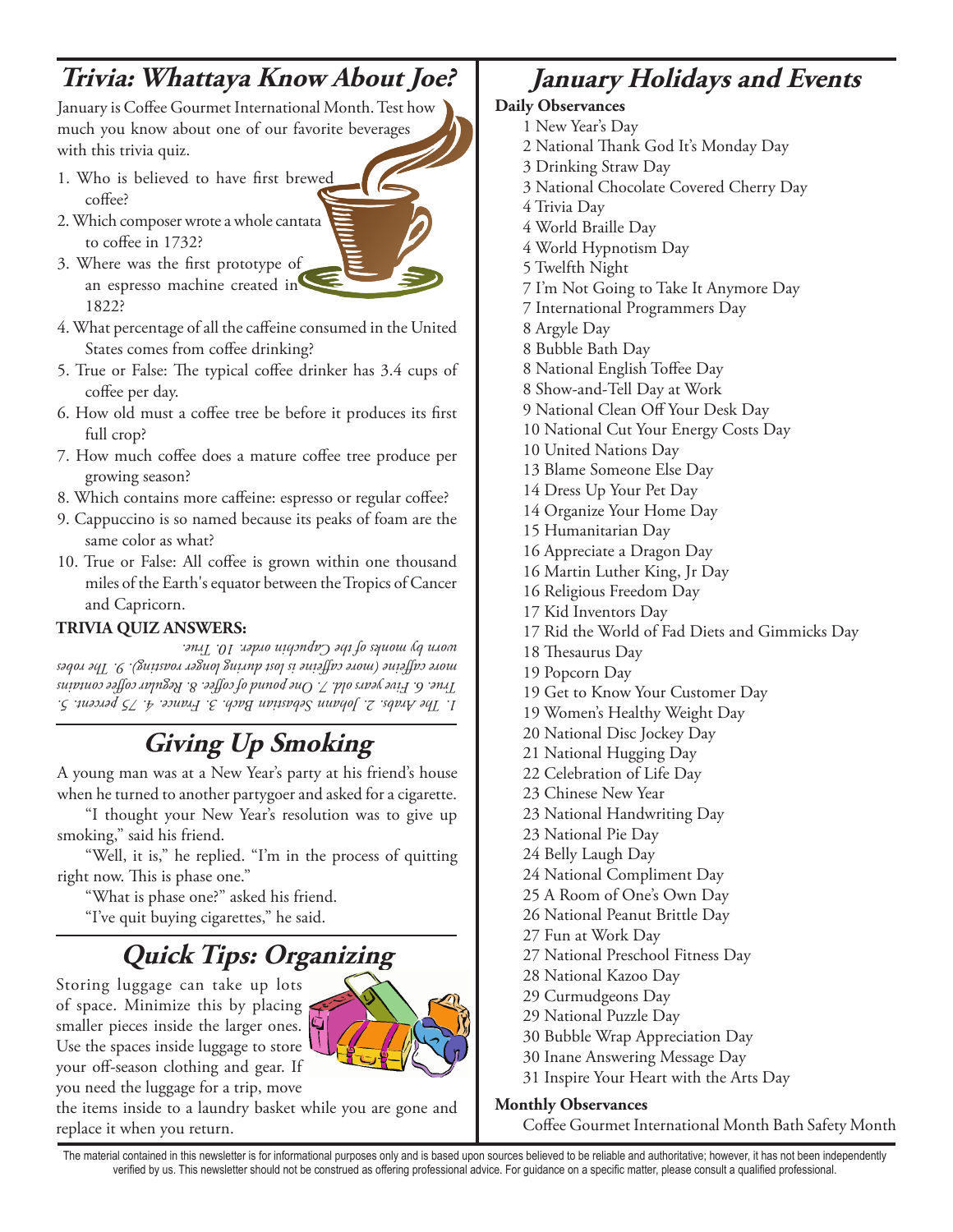### PacBlog **Why, Where and How To Store Your Business Documents**

PacBlog is the monthly web log of Pacific Records Storage To read this month's installment, please click the title below.

#### http://pacific-records.com/store-business-documents

You may also access the PacBlog at the URL below. There you will find this month's installment along with archives of previous installments.

**http://pacific-records.com/category/pacnews**

*Cheers to a new year and another chance for us to get it right. —* Oprah Winfrey

### **January Service Awards**

Celebrating Pacific Employee Anniversaries

**31 years** Richard steed

**1 year** Will McClinton

## **Do You Want To Win A \$25 VISA Gift Card?**



Each month we'll give you a new challenge of some type. All those who reply with a correct answer are eligible to win. At the end of the month we'll draw a lucky name.

Here is this month's challenge: **Last Month's Answer to:** *Where do snowmen go to dance?* Why don't mountains get cold in the winter?

> **Last month's Winner: Sharon Syre Gleim-Crown Pump Inc. "The Snow Ball"**

Email your answer to **info@pacific-records.com**

## **Quick Tips: Green Living**

Produce items are often the most expensive items per pound on our grocery shopping list. So it makes sense to keep our fruits and vegetables from spoiling before we can use them. Here are some tips and trick to help make your produce last longer.

Put the perforated bag your carrots come in on a couple of layers of paper towels in the fridge. This will keep them crisp for weeks. Though many households store them together, onions and potatoes should not be stored in close proximity. It seems gases each one gives off negatively affects the other. Similarly, some fruits produce ethylene gas that can cause vegetables in close proximity to spoil more rapidly. These should be stored at room temperature rather than in the fridge. You may have smelled ethylene gas in your fridge – it has a sweet, musky odor. Fruits that should not be stored in the fridge include: avocados, apricots, bananas, oranges, kiwi fruit, melons, nectarines, pears, peaches, plums, pineapple, and tomatoes.

To increase the shelf life of green peppers, broccoli and celery, wrap them in foil.

Wipe out the veggie crisper bin in the refrigerator once a week. Reducing moisture will help reduce the bacteria that contribute to spoilage.

It's not just fruit and vegetables you can easily extend the life of. In the case of cheese; instead of wrapping it in plastic, use cheese paper or wax paper. Mushrooms should be stored in a paper bag, not plastic.



"That's one of the worst cases of identity theft I've ever heard of."

# **3 months FREE secure Destruction service** *Get 3 months of free Secure Destruction service when you sign up for a new Secure Destruction account with*

*a one-year agreement. Just mention this coupon! Email info@pacific-records.com for more information.*